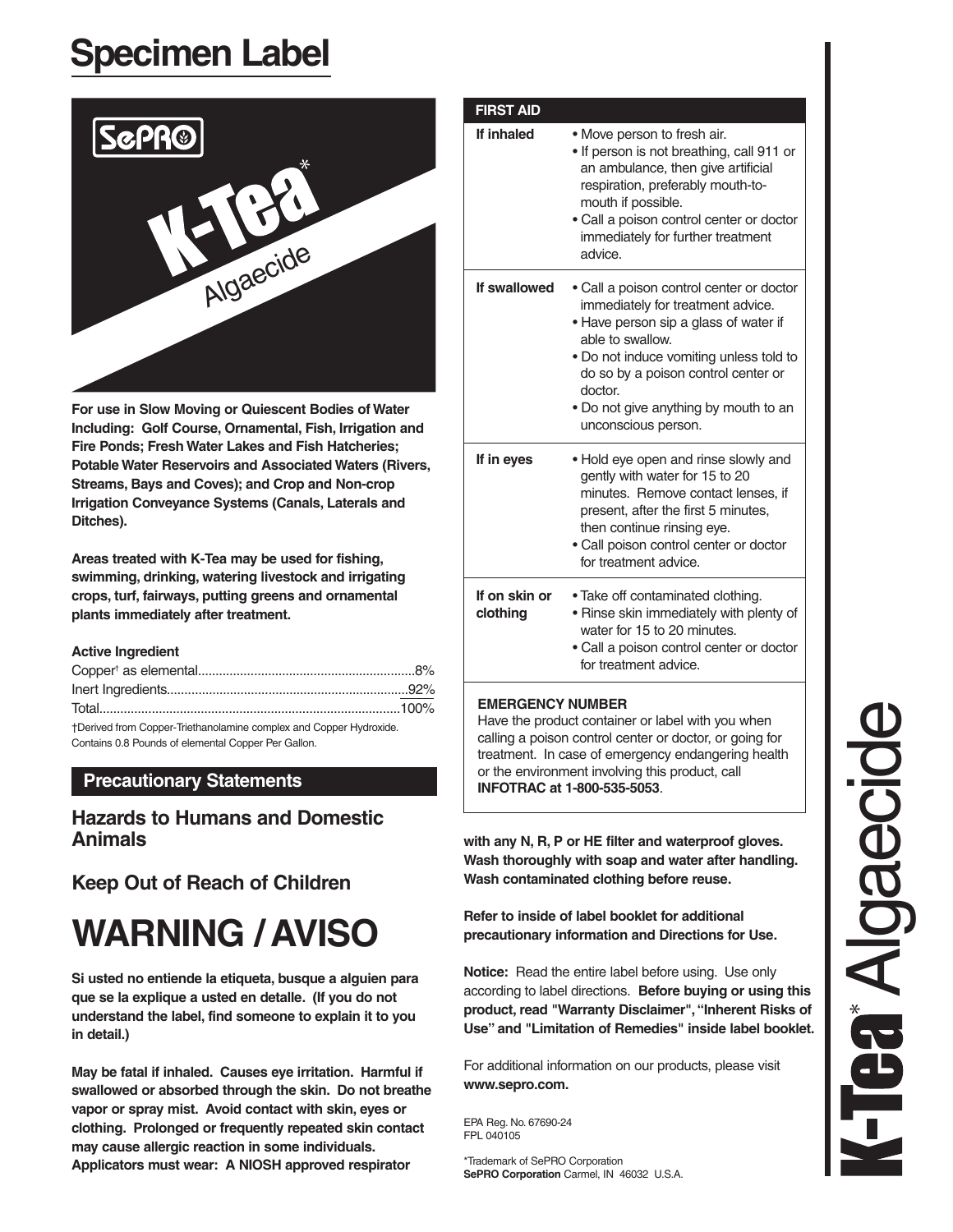### **Environmental Hazards**

This product may be toxic to fish. Some species of fish may be killed at application rates on this label—trout and channel catfish are especially sensitive. Immature fish are more susceptible to injury than mature. Generally, fish toxicity is reduced as water hardness increases. Consult State Fish and Game Agency or other responsible agency before applying this product to public waters.

# **Directions for Use**

It is a violation of Federal Law to use this product in a manner inconsistent with its labeling.

#### **STORAGE AND DISPOSAL**

Do not contaminate water, food or feed by storage and disposal. **PESTICIDE STORAGE:** Store in a cool, dry place. **PESTICIDE DISPOSAL:** Pesticide wastes are acutely hazardous. Improper disposal of excess pesticide, spray mixture, or rinsate is a violation of Federal Law. If these wastes cannot be disposed of by use according to label instructions, contact your State Pesticide or Environmental Control Agency, or the Hazardous Waste representative at the nearest EPA Regional Office for guidance. **CONTAINER DISPOSAL:** Triple rinse (or equivalent). Then offer for

recycling or reconditioning, or puncture and dispose of in a sanitary landfill, or by incineration, or if allowed by state and local authorities, by burning. If burned, stay out of smoke.

## **General Information**

K-Tea\* algaecide provides effective control of various filamentous, planktonic and branched algae which can occur in slow moving or quiescent bodies of water, including golf course, ornamental, fish, irrigation and fire ponds; fresh water lakes and fish hatcheries; potable water reservoirs and associated waters (rivers, streams, bays and coves); and crop and non-crop irrigation conveyance systems (canals, laterals and ditches). K-Tea is most effective when applied at the first signs of algal bloom. Water treated with K-Tea may be used to irrigate crops, turf, fairways, putting greens and ornamental plants immediately after treatment.

K-Tea may be applied by aircraft, ground sprayer or spray boat as a surface spray, as a subsurface application through weighted hoses, in an invert emulsion or mixed with a polymer, as appropriate.

In areas heavily infested with algae or aquatic weeds or if water temperature is high, treatment can result in oxygen loss from decomposition of dead vegetation. This loss can cause fish suffocation. To minimize this hazard, treat no more than 1/2 of the water body in a single operation. Add only enough K-Tea for the actual area being treated. Wait 10 to 14 days before treating the remaining area. Begin treatment along the shore and proceed outward in bands to allow fish to move into untreated areas. K-Tea may be used in combination with Komeen\* or Diquat for more effective control of Hydrilla verticillata and other vascular weeds. K-Tea may also be combined with other herbicides to improve weed control by killing algae that cover aquatic weeds and interfere with herbicide uptake. Observe all precautions and limitations on the labels of all products used in mixtures.

**Note:** Undiluted K-Tea or concentrations above 1.0 ppm Cu++ may be injurious to crops, grass, ornamentals and other foliage. Do not apply in such a way that the concentrated product comes in contact with crops, ornamentals, grass or desirable plants. Apply only as specified on this label.

## **Algae Control**

Free floating (planktonic) algae, such as Anabaena, Aphanizomenon, Chlorella, Dictyosphaerium, Euglena, and Microcystis, are controlled using 0.2 to 0.5 ppm metallic copper depending upon severity of growth.

Mat-forming (filamentous) algae, such as Cladophora, Hydrodictyon, Oedogonium and Spirogyra, require 0.5 to 1.0 ppm metallic copper depending on growth and intensity. Chara and Phormidium are difficult to control unless treatment at 0.5 to 1.0 ppm metallic copper is initiated at the first signs of algal bloom.

**For Best Results with K-Tea:** Apply K-Tea early in the day when conditions are calm. Water temperature should be at least 60˚ F. Treat when algae first appear. Even distribution of K-Tea in the water will improve algae control; therefore, apply in a manner that distributes K-Tea throughout the treated area.

If desired, dilute one volume of K-Tea with 10 to 20 volumes of water before application. To ensure best results, remove large mats of floating algae manually before treatment. A second application 1 to 2 weeks after the first may be necessary for heavily infested areas.

#### **Copper Levels Required for Control of Different Genera of Algae**

| Organism                           | $0.2 - 0.5$ ppm copper                                                                                                                                                        | $0.5 - 1.0$ ppm copper                                                                                                                                                                          |
|------------------------------------|-------------------------------------------------------------------------------------------------------------------------------------------------------------------------------|-------------------------------------------------------------------------------------------------------------------------------------------------------------------------------------------------|
| Cyanophyceae<br>(Blue-green Algae) | Anabaena<br>Microcystis<br>Aphanizomenon<br>Oscillatoria<br>Cylindrospermum<br>Plectonema<br>Gloeotrichia<br>Polycystis<br>Gomphosphaeria                                     | Calothrix<br>Phormidium<br><b>Nostoc</b><br>Symploca                                                                                                                                            |
| Chlorophyceae<br>(Green Algae)     | Botryococcus<br>Hydrodictyon<br>Closterium<br>Microspora<br>Coelastrum<br>Spirogyra<br>Draparnaldia<br>Tribonema<br>Enteromorpha<br><b>Ulothrix</b><br>Gloeocystis<br>Zygnema | Ankistrodesmus<br>Nitella<br>Chara<br><b>Oocystis</b><br>Chlorella<br>Palmella<br>Cladophora<br>Pithophora<br>Crucigenia<br>Scenedesmus<br>Desmidium<br>Staurastrum<br>Golenkinia<br>Tetraedron |
| <b>Diatomaceae</b><br>(Diatoms)    | Asterionella<br>Nitzschia<br>Fragilaria<br>Stephanodiscus<br>Gomphonema<br>Synedra<br>Melosira<br>Tabellaria<br>Navicula                                                      | Achnanthes<br>Cymbella<br>Neidium                                                                                                                                                               |
| Protozoa<br>(Flagellates)          | Ceramium<br><b>Mallomonas</b><br>Cryptomonas<br>Synura<br>Dinobryon<br>Uroglena<br>Euglena<br>Volvox<br>Glenodinium                                                           | Chlamydomonas<br>Pandorina<br>Eudorina<br>Peridinium<br>Haematococcus                                                                                                                           |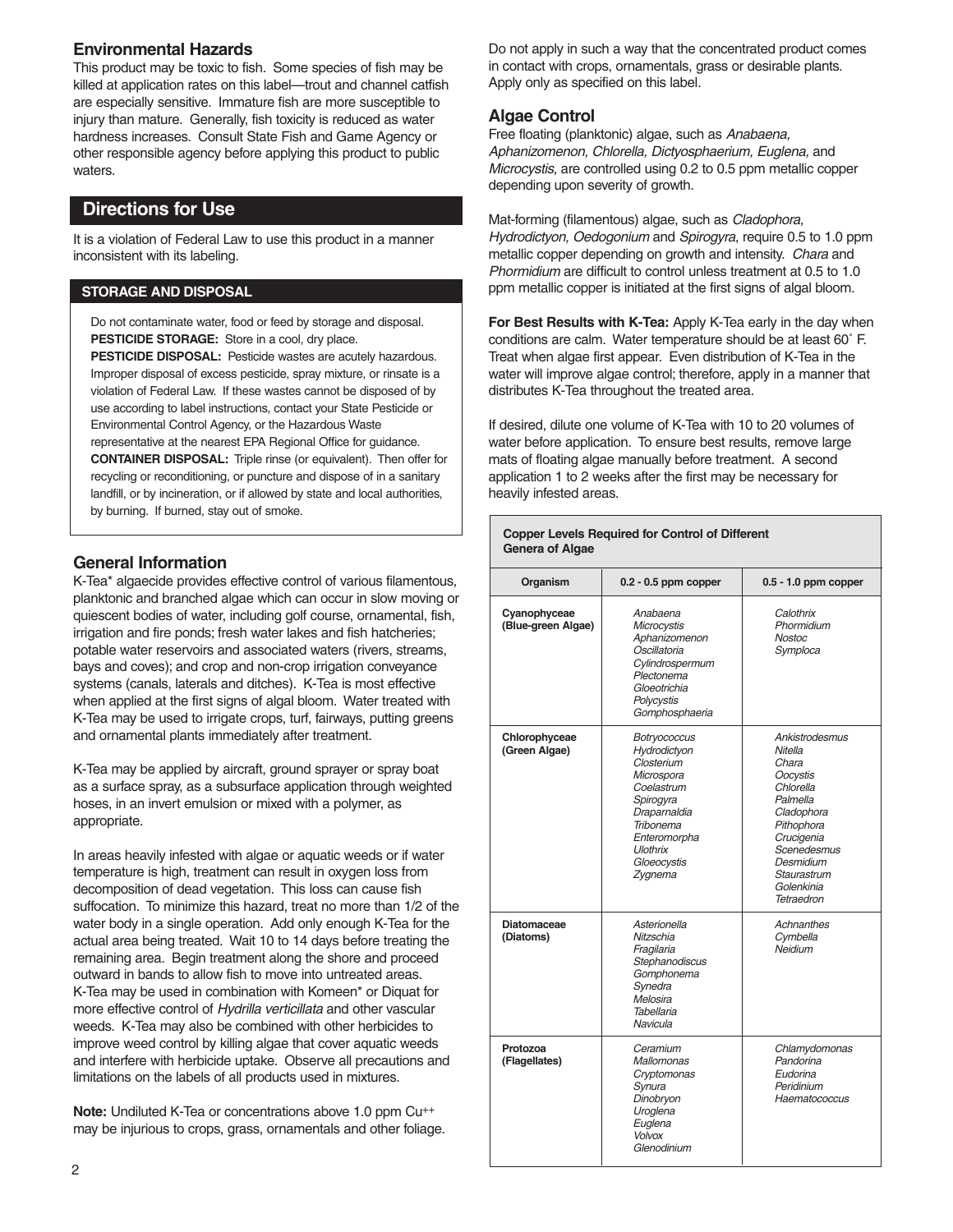The genera of algae listed (at left) are commonly found in waters of the United States. Use the lower recommended rate in soft water (less than 50 ppm alkalinity) and the higher concentration in hard water (above 50 ppm alkalinity). Always consult your State Fish and Game Agency or other responsible agency before applying this product to public waters.

Use the table below to determine the amount of K-Tea\* required to achieve the desired copper concentration. For most effective algae control, maintain the desired copper concentration for a minimum of three hours. Rates given below represent concentrations for quiescent or slow moving water. If water flow results in significant dilution of the treated water within three hours of application, it may be necessary to meter K-Tea into the water (Refer to instructions for **Drip System Application**).

| Application rates for quiescent or slow moving water |                                                                                  |            |            |  |  |  |
|------------------------------------------------------|----------------------------------------------------------------------------------|------------|------------|--|--|--|
| Average<br>water depth<br>of treatment               | Gallons of K-Tea per surface acre to achieve<br>the desired copper concentration |            |            |  |  |  |
| site (feet)                                          | 0.2 ppm Cu                                                                       | 0.5 ppm Cu | 1.0 ppm Cu |  |  |  |
| 1                                                    | 0.7                                                                              | 1.7        | 3.4        |  |  |  |
| 2                                                    | 1.4                                                                              | 3.4        | 6.8        |  |  |  |
| 3                                                    | 2.0                                                                              | 5.1        | 10.2       |  |  |  |

**Summer Application** (Stratified Lakes): When the average depth exceeds 4 feet and the lake is known to be stratified, it is necessary to treat only the upper 6 feet of water.

**Spring/Fall Application** (Unstratified Lakes): Treat the entire body of water, remembering to treat no more than 1/2 of the water body at a time to reduce the possibility of adverse effects on the fish population.

#### **Methods of Application**

**Surface Application:** Spray diluted mixture from shore or boat evenly across the surface of the water.

**Subsurface Application:** In deeper water, make a subsurface application of K-Tea at recommended rates through weighted trailing hoses where the greatest concentration of algae is present. Do not drag hoses on the bottom.

**Polymer Application:** A polymer may be added to K-Tea or to a K-Tea/water premix to improve sinking, deposition and retention of the spray. Consult the manufacturer's recommendations regarding the use of a polymer for improved algae control.

**Invert Emulsions:** K-Tea may be subsurface applied alone or in combination with other herbicides, including Diquat (see below), by injecting the products in an invert emulsion carrier. Invert applications should be made through weighted hoses drug below the surface of the water. Observe all precautions and limitations on the labels of all products used with K-Tea.

**Aircraft Application:** Apply the recommended rate of K-Tea in 20 gallons of total spray solution per surface acre. Add the recommended rates of a drift control or sinking agent to the spray solution. Maintain constant agitation during addition of the polymer and continue throughout the application. When treating moving water, apply the spray solution counter to the flow of water.

# **Drip System Application**

#### **For Use in Irrigation Conveyance Systems and Other Moving Water**

For best results, application should be made in anticipation of algae that may interfere with normal flow or delivery of water (obstruction of lateral headgates, screens, pumps, pumping systems and siphon tubes). Delayed treatment may result in matting or compaction of algae mats. Since low flow rates may result in poor chemical distribution and unsatisfactory algae control, it may be necessary to increase water flow rates during treatment.

Determine the water flow rate prior to treatment of the water system. If available, use weirs, orifices or similar devices which give accurate water flow measurements. If these devices are not available, volume of flow may be estimated by the following formula:

Average Width (feet) x Average Depth (feet) x Average Velocity (feet/second) x 0.9 = Cubic Feet per Second (C.F.S.)

To determine velocity, measure the time it takes a floating object in the middle of the canal to travel a given distance. Divide the distance traveled (feet) by the time (seconds) for velocity (feet/second). Repeat this procedure at least three times and then calculate the average velocity. Use the average velocity (feet/second) in the formula above to determine the flow rate (C.F.S.).

Once the water flow rate (C.F.S. or Gallons per Minute) has been calculated, find the corresponding drip rate for K-Tea in the table below.

| <b>Application rates for moving water</b> |           |                        |          |              |  |
|-------------------------------------------|-----------|------------------------|----------|--------------|--|
| <b>Water Flow Rate</b>                    |           | <b>K-Tea Drip Rate</b> |          |              |  |
| C.F.S.                                    | Gal./Min. | Qts./Hr.               | MI./Min. | Fl. Oz./Min. |  |
| 1                                         | 500       | 1.25                   | 20       | 0.7          |  |
| $\mathbf{2}$                              | 1,000     | 2.50                   | 40       | 1.3          |  |
| 3                                         | 1,500     | 3.75                   | 60       | 2.0          |  |
| 4                                         | 2,000     | 5.00                   | 80       | 2.3          |  |
| 5                                         | 2,500     | 6.25                   | 100      | 3.3          |  |

#### **Application rates for moving water**

**Determining Amount of K-Tea:** The rates shown above will produce a concentration of 1.0 ppm Cu<sup>++</sup> in the treated water. This concentration should be maintained for at least 3 hours. To determine the total amount of K-Tea needed to maintain the drip rate for 3 hours, calculate as follows: Qts./Hr. x 3; or ML./Min. x 180; or Fl. Oz./Min. x 180. Thorough mixing is necessary to uniformly disperse K-Tea in the water; therefore, apply K-Tea in the channel at weirs or other structures which create turbulence or at several injection points across the flow.

**Calibrating For Drip Application (Gravity Feed):** Pour the amount of K-Tea needed to treat for three hours (calculated above) into a drum or tank equipped with a brass needle valve designed to maintain a constant drip rate. Open the needle valve and allow K-Tea to drip into a graduated container (measuring